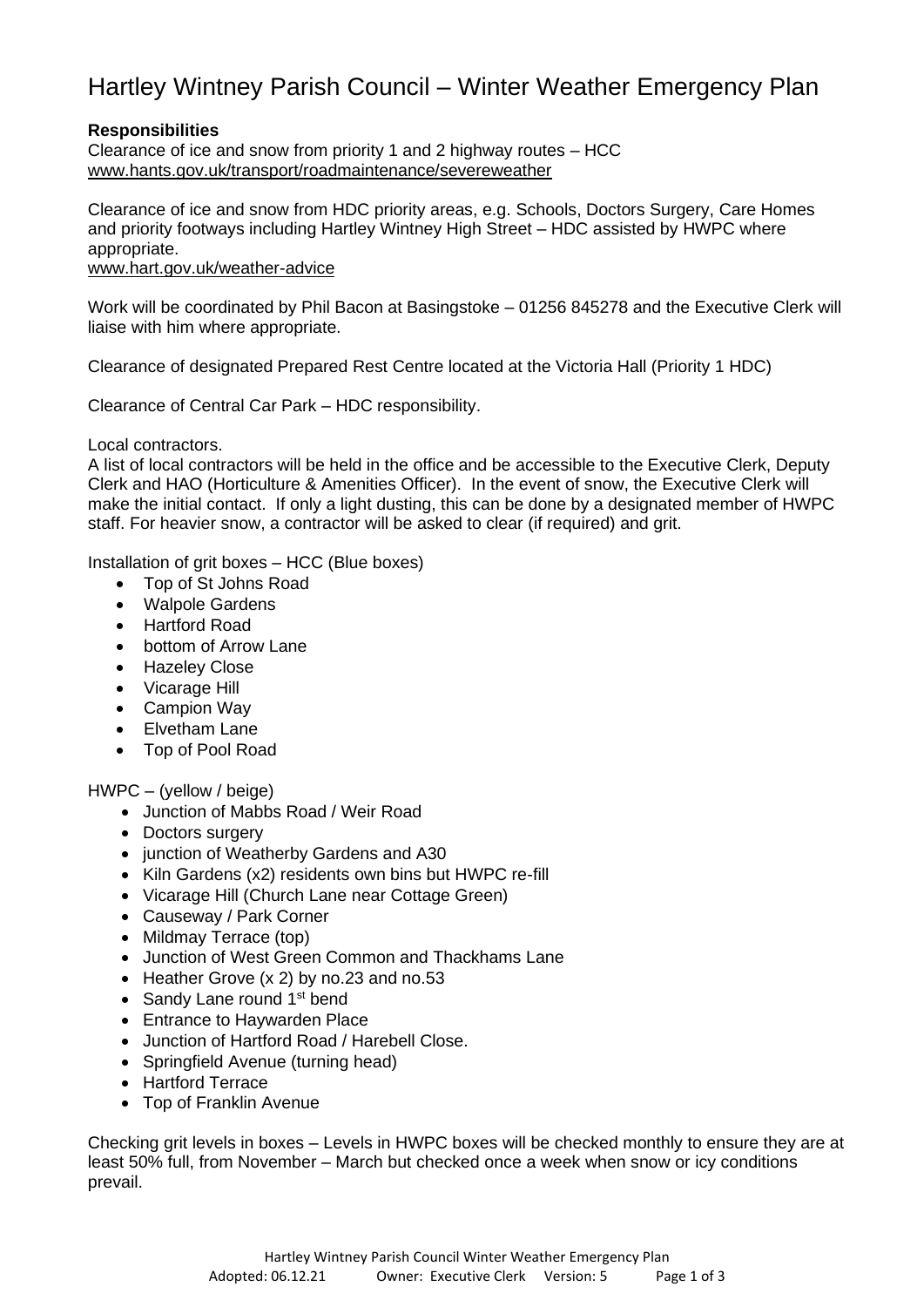The E&A Committee will review the number and locations of Grit Boxes in and around the Parish on an annual basis.

There is a small quantity of salt together with snow clearing equipment for use in emergencies at the toilets in the central car park. The key for the toilet's service corridor is held in the Parish Office.

The Executive Clerk is authorised to hire any plant / equipment to respond to severe weather.

Collation and dissemination of information regarding disruption of services, gritting and HCC/ HDC updates will be shared via email, the Council's website and social media.

Residents are asked to keep an eye on the levels in the salt bins around the Parish. A reminder will be put on social media and in Contact around September/October time to ask residents to check the bins near their houses. With Blue HCC bins there is a number / website listed inside the lid of the bin to call to obtain a refill.

Advice from HCC with regard to salt / grit box use is as follows: our new blue bins all have stickers on the inside which, as well as giving contact details, also give guidance on how much salt to use, e.g. 1 heaped tablespoon of salt can treat 1 square metre - people tend to think one needs a shovel full to treat the same area!

In the case of the beige / yellow Parish Council bins, please e-mail the Parish Office to request a top up of salt. Please be aware that if the office is closed over the festive break answerphone messages may not be picked up.

## **Information**

The Get Ready for Winter website [www.metoffice.gov.uk/barometer/get-ready-for-winter](http://www.metoffice.gov.uk/barometer/get-ready-for-winter) provides information and advice on how to prepare for winter weather including health and wellbeing advice.

Are you are aware of the emergency risks in your area?

- Hart District Council has a snow plan in place, which shows how they manage a snowfall event and their areas of priority: [https://www.hart.gov.uk/sites/default/files/1\\_Residents/Environment/Weather\\_advice/Snow%](https://www.hart.gov.uk/sites/default/files/1_Residents/Environment/Weather_advice/Snow%20Plan%20Nov%202019.pdf) [20Plan%20Nov%202019.pdf](https://www.hart.gov.uk/sites/default/files/1_Residents/Environment/Weather_advice/Snow%20Plan%20Nov%202019.pdf)
- Your local resilience forum has a community risk register outlining the risks in your local police force area. Contact details for your local resilience forum: www.gov.uk/guidance/localresilience-forums-contact-details
- Check your local flood risks including coastal, river and rainfall /surface water: [https://flood](https://flood-warning-information.service.gov.uk/long-term-flood-risk)[warning-information.service.gov.uk/long-term-flood-risk](https://flood-warning-information.service.gov.uk/long-term-flood-risk)
- Sign up for flood warnings and weather alerts: <https://www.gov.uk/sign-up-for-flood-warnings> <https://service.govdelivery.com/accounts/UKMETOFFICE/subscriber/new>
- The British Red Cross has developed an emergency app that provides local alerts for severe weather and other emergencies near you, and provides practical advice on how to prepare, respond and recovery from a range of emergencies including severe weather www.redcross.org.uk/What-we-do/Emergencyresponse/Emergency-app-landing

## **Useful Names and Numbers**

Hampshire County Council – 0300 555 1375 (switchboard) Hart District Council 01252 622122 Parish Council Office 01252 845152, email both [admin@hartleywintney-pc.gov.uk](mailto:admin@hartleywintney-pc.gov.uk) Police, Fire & Rescue and Ambulance Service - 999 or 101 Gas – National Gas Emergency Service (24hr) 0800 111 999 Water - South East Water 0333 000 0365, Castle Water 01250 718700 (office hours) Electricity – emergency service 105 Environmental Incident (Pollution) - Environment Agency 0800 80 70 60